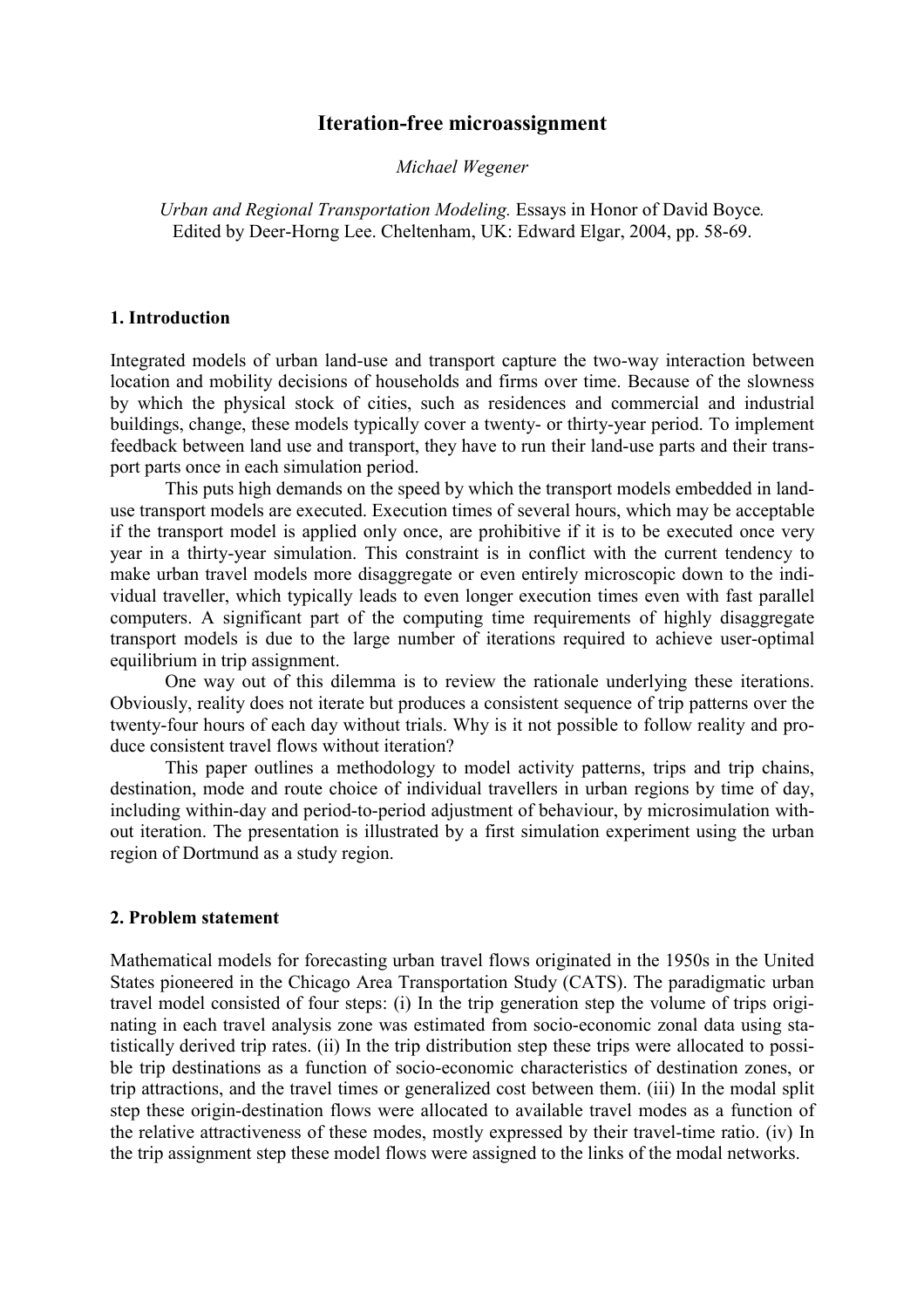For the trip distribution step, the gravity model was used as the first spatial interaction (or in short *SIA*) model. Its straightforward physical analogy has later been replaced by better founded formulations derived from statistical mechanics (Wilson 1967) or information theory (Snickars and Weibull 1976), yet even after these substitutions the SIA model did not provide an explanation for the spatial behaviour modelled. Only later it became possible (Anas 1983) to link it via random utility theory (Domencich and McFadden 1975) to psychological models of human decision behaviour (Luce 1959).

It was soon becoming apparent that it was not sufficient to apply the four steps of the paradigmatic model sequentially. Depending on the flows assigned to the road network in the trip assignment step, travel times on congested links increased and became inconsistent with those used in the trip distribution and modal split steps. This inconsistency led to the definition of user-optimal network equilibrium (Beckmann et al. 1956), a state in which the pattern of flows in the network reflects the generalized costs on its links, which is equivalent to Wardrop's (1952) condition that each used route between each origin and each destination has the same generalized travel cost and no unused route a lower cost .

There exist essentially three methods to achieve user-optimal network equilibrium through multiple iteration of trip distribution, modal split and trip assignment and averaging after each iteration (Boyce et al. 1994): the method of successive averages (MSA) over multiple all-or-nothing assignments, user-optimal assignment using Frank-Wolfe linearisation and all-or-nothing assignment using partial linearisation following Evans (1976). In all three methods travel times or generalized travel costs of each link are adjusted using speed-flow relationships (capacity restraint). The weights used for each iteration in the averaging are chosen to be the best in each iteration or pre-determined as 1/*n* in the *n*th iteration (Powell and Sheffi 1982). The iterations are largely responsible for the generally long computing times of state-of-the-art travel forecasting models. The problem prevails despite recent advances in assignment algorithms, such as the origin-based assignment by Bar-Gera (1999).

Things are getting worse with the current tendency to make urban travel models more disaggregate or even entirely microscopic down to the individual traveller in order to models multipurpose unimodal and intermodal trip chains and time of day of trips, the interaction between activity and mobility patterns of household members, new lifestyles and work patterns, such as part-time work, telework and teleshopping, the interaction between travel demand, car ownership and residential and firm location, and environmental impacts of transport such as traffic noise and exposure to air pollution. Disaggregate travel models aim at a one-to-one reproduction of spatial behaviour by which individuals choose between mobility options in their pursuit of activities during a day (Axhausen and Gärling 1992; Ben-Akiva et al. 1996). Activity-based travel models start from interdependent 'activity programmes' of household members of a 'synthetic population' (Beckman et al. 1995) and translate these into home-based 'tours' consisting of one or more trips. Activity-based travel models do not model peak-hour or all-day travel but disaggregate travel behaviour by time of day, which permits the modelling of choice of departure time. There are also disaggregate traffic assignment models based on queueing or cellular automata approaches, e.g. in the TRANSIMS project (Barrett et al. 1999; Nagel et al. 1999), which reproduce the movement of vehicles in the road network with a level of detail not known before.

However, microscopic disaggregation typically leads to even longer execution times even with fast parallel computers. As with aggregate models, a significant part of the computing time requirements of highly disaggregate transport models is due to the large number of iterations required to achieve user-optimal equilibrium in trip assignment. There are approaches to model within-day and day-to-day adjustment of behaviour by modelling dynamic network equilibrium (e.g. Bernstein and Friesz 1998; Nagurney and Zhang 1998). These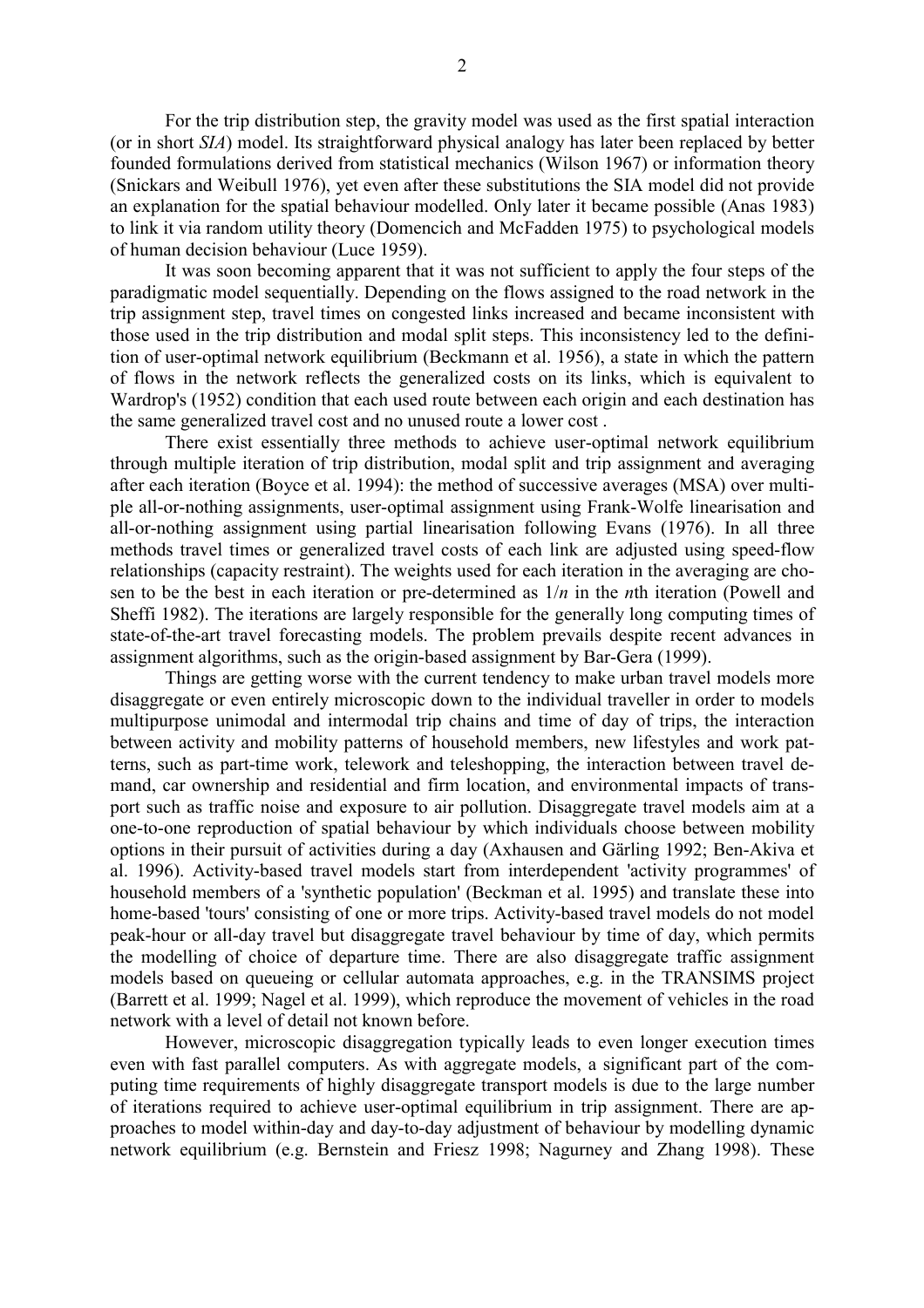highly sophisticated methods, however, suffer from even larger computing time problems through iteration. Long computing times have also been a serious problem for TRANSIMS.

 These long computing times become even more of a problem if the travel forecasting model is combined with an integrated urban land-use transport model. These models capture the two-way interaction between location and mobility decisions of households and firms over time. Because of the slowness by which the physical stock of cities, such as residences and commercial and industrial buildings, change, they typically cover a twenty- or thirty-year period. To implement feedback between land use and transport, they have to run their land-use parts and their transport parts once in each simulation period. Moreover, these models are increasingly becoming more disaggregate to deal with aspects of urban form, travel demand management and environmental impacts (Spiekermann and Wegener 2002). This puts high demands on the speed by which the transport models are executed. Execution times of several hours, which may be acceptable if the transport model is applied only once, are prohibitive if it is to be executed once very year in a thirty-year simulation.

One solution to this problem would be to develop a travel forecasting model that does not require iteration. Obviously, reality does not iterate but produces a consistent sequence of trip patterns over the twenty-four hours of each day without trials. Why is it not possible to follow reality and produce consistent travel flows without iteration?

A first step towards this goal is to review the rationale behind the concept of useroptimal network equilibrium. There are good reasons to put doubts on the half a century old proposition that user equilibrium is the best representation of travel behaviour. After all, the basic assumption underlying user equilibrium, complete rationality and complete information of all travellers, is highly unrealistic. Instead, many travellers often find themselves trapped in no-return situations, such as traffic jams, wrong lanes, no-turn intersections, train delays or missed connections they would have avoided if they had had prior complete and timely information. Modelling travel behaviour then becomes the art of modelling decision making under uncertainty with incomplete information, short-term adjustment and trial-and error with a significant proportion of routine and habitual behaviour. However, it can be assumed that travellers apply knowledge from previous experience. This can be exploited in a modelling environment in which the transport model is applied recursively in each simulation period.

#### **3. Model framework**

The urban travel model envisaged is part of long-term effort to develop a microsimulation model of urban land use, transport and environment (Wegener and Spiekermann 1996; Salomon et al. 2002; Moeckel et al. 2002) based on the existing land-use transport model of the urban region of Dortmund (Wegener 1998). Parts of the planned model are presently being implemented in the project ILUMASS (Integrated Land-Use Modelling and Transportation System Simulation) funded by the German Federal Ministry of Education and Research. The study region for tests and first applications of the model is the urban region of Dortmund.

The model consists of a number of microsimulation modules. A microsimulation module is a programme unit that executes one elementary process (a choice, a transition or a policy) and stores the result in the common micro database. Each microsimulation module has defined input and output interfaces. Co-ordination between the modules is facilitated by a coordinator or scheduler programme. The rows and columns of Figure 1 represent microsimulation modules ordered by increasing speed of change:

Transport infrastructure and buildings represent the slowest kind of change; their construction takes many years, and their lifecycle is counted in decades. Firms and households have also lifecycles of several years but are more easily established or dissolved. Firms and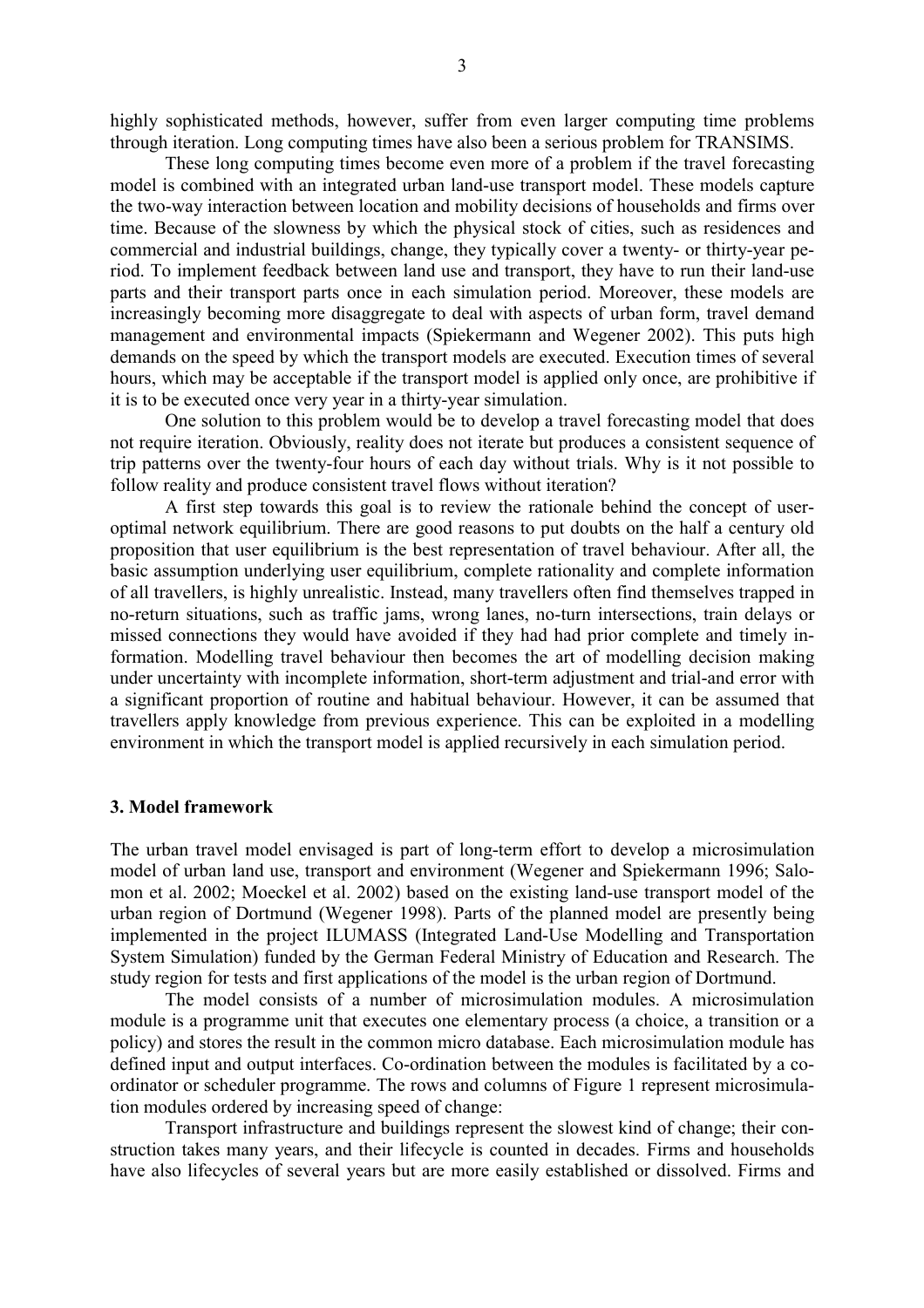households change their location several times during their life yet even more frequently adjust their vehicle fleets to changing needs. Whereas all these changes are counted in years, logistics and household activities change from hour to hour during a single day. The fastest urban processes are goods transport and travel. They adjust in response to events in a matter of minutes. Environmental processes partly reflect the effects of human activities without delay but some have long-term consequences.

The microsimulation modules interact in various ways with each other. Figure 1 shows the direct interactions between microsimulation modules represented in the model.

| .change of<br>Change of  causes | Road network | Public transport | Industrial buildings | Retail buildings | Office buildings | Residential buildings | Firmlifecycles | Household lifecycles | Person lifecycles | Industrial location | <b>Retail location</b> | Services location | Labour mobility | Residential mobility | Commercial vehicles | Car ownership | Logistics | Household activities | Goods transport | Travel | Energy, CO <sub>2</sub> | Air pollution | Noise | Land take | Mcro climate |
|---------------------------------|--------------|------------------|----------------------|------------------|------------------|-----------------------|----------------|----------------------|-------------------|---------------------|------------------------|-------------------|-----------------|----------------------|---------------------|---------------|-----------|----------------------|-----------------|--------|-------------------------|---------------|-------|-----------|--------------|
| Road network                    |              |                  |                      |                  |                  |                       |                |                      |                   |                     |                        |                   |                 |                      |                     |               |           |                      |                 |        |                         |               |       |           |              |
| Public transport                |              | C                |                      |                  |                  |                       |                |                      |                   |                     |                        |                   |                 |                      |                     |               |           | С                    |                 |        |                         |               |       |           |              |
| Industrial buildings            |              |                  |                      |                  |                  |                       |                |                      |                   |                     |                        |                   |                 |                      |                     |               |           |                      |                 |        |                         |               |       |           |              |
| Retail buildings                |              |                  |                      |                  |                  |                       |                |                      |                   |                     |                        |                   |                 |                      |                     |               |           |                      |                 |        |                         |               |       |           |              |
| Office buildings                |              |                  |                      |                  |                  |                       |                |                      |                   |                     |                        |                   |                 |                      |                     |               |           |                      |                 |        |                         |               |       |           |              |
| Residential buildings           |              |                  |                      |                  |                  |                       |                |                      |                   |                     |                        |                   |                 |                      |                     |               |           |                      |                 |        |                         |               |       |           |              |
| Firm lifecycles                 |              |                  |                      |                  |                  |                       |                |                      |                   |                     |                        |                   |                 |                      |                     |               |           |                      |                 |        |                         |               |       |           |              |
| Household lifecycles            |              |                  |                      |                  |                  |                       |                |                      |                   |                     |                        |                   |                 |                      |                     |               |           |                      |                 |        |                         |               |       |           |              |
| Person lifecycles               |              |                  |                      |                  |                  |                       |                |                      |                   |                     |                        |                   |                 |                      |                     |               |           |                      |                 |        |                         |               |       |           |              |
| Industrial location             |              |                  |                      |                  |                  |                       |                |                      |                   |                     |                        |                   |                 |                      |                     |               |           |                      |                 |        |                         |               |       |           |              |
| <b>Retail location</b>          |              |                  |                      |                  |                  |                       |                |                      |                   |                     |                        |                   |                 |                      |                     |               |           |                      |                 |        |                         |               |       |           |              |
| Services location               |              |                  |                      |                  |                  |                       |                |                      |                   |                     |                        |                   |                 |                      |                     |               |           |                      |                 |        |                         |               |       |           |              |
| Labour mobility                 |              |                  |                      |                  |                  |                       |                |                      |                   |                     |                        |                   |                 |                      |                     |               |           |                      |                 |        |                         |               |       |           |              |
| Residential mobility            |              |                  |                      |                  |                  |                       |                |                      |                   |                     |                        |                   |                 |                      |                     |               |           |                      |                 |        |                         |               |       |           |              |
| Commercial vehicles             |              |                  |                      |                  |                  |                       |                |                      |                   |                     |                        |                   |                 |                      |                     |               |           |                      |                 |        |                         |               |       |           |              |
| Car ownership                   |              |                  |                      |                  |                  |                       |                |                      |                   |                     |                        |                   |                 |                      |                     |               |           | О                    |                 |        |                         |               |       |           |              |
| Logistics                       |              |                  |                      |                  |                  |                       |                |                      |                   |                     |                        |                   |                 |                      |                     |               |           |                      |                 |        |                         |               |       |           |              |
| Household activities            |              |                  |                      |                  |                  |                       |                |                      |                   |                     |                        |                   |                 |                      |                     |               |           |                      |                 |        |                         |               |       |           |              |
| Goods transport                 |              |                  |                      |                  |                  |                       |                |                      |                   |                     |                        |                   |                 |                      |                     |               |           |                      |                 |        |                         |               |       |           |              |
| <b>Travel</b>                   |              |                  |                      |                  |                  |                       |                |                      |                   |                     |                        |                   |                 |                      |                     |               |           | a                    |                 |        |                         |               |       |           |              |
| Energy, CO <sub>2</sub>         |              |                  |                      |                  |                  |                       |                |                      |                   |                     |                        |                   |                 |                      |                     |               |           |                      |                 |        |                         |               |       |           |              |
| Air pollution                   |              |                  |                      |                  |                  |                       |                |                      |                   |                     |                        |                   |                 |                      |                     |               |           |                      |                 |        |                         |               |       |           |              |
| Noise                           |              |                  |                      |                  |                  |                       |                |                      |                   |                     |                        |                   |                 |                      |                     |               |           |                      |                 |        |                         |               |       |           |              |
| Land take                       |              |                  |                      |                  |                  |                       |                |                      |                   |                     |                        |                   |                 |                      |                     |               |           |                      |                 |        |                         |               |       |           |              |
| Micro climate                   |              |                  |                      |                  |                  |                       |                |                      |                   |                     |                        |                   |                 |                      |                     |               |           |                      |                 |        |                         |               |       |           |              |

*Figure 1. Interactions between microsimulation modules*

Some of these interactions are highly delayed, i.e. take their time to work their way through the system. For instance, increasing demand for office space or housing will result in new office space or new housing only after several years because of long planning and construction periods. Other impacts are much faster. For instance, dwellings vacated by households enter the supply of available housing after a few weeks. Still other impacts are almost immediate, such as driver response to congestion. This variety of response speeds requires that the exchange of information between the microsimulation modules is very efficient. This is achieved by the common micro database.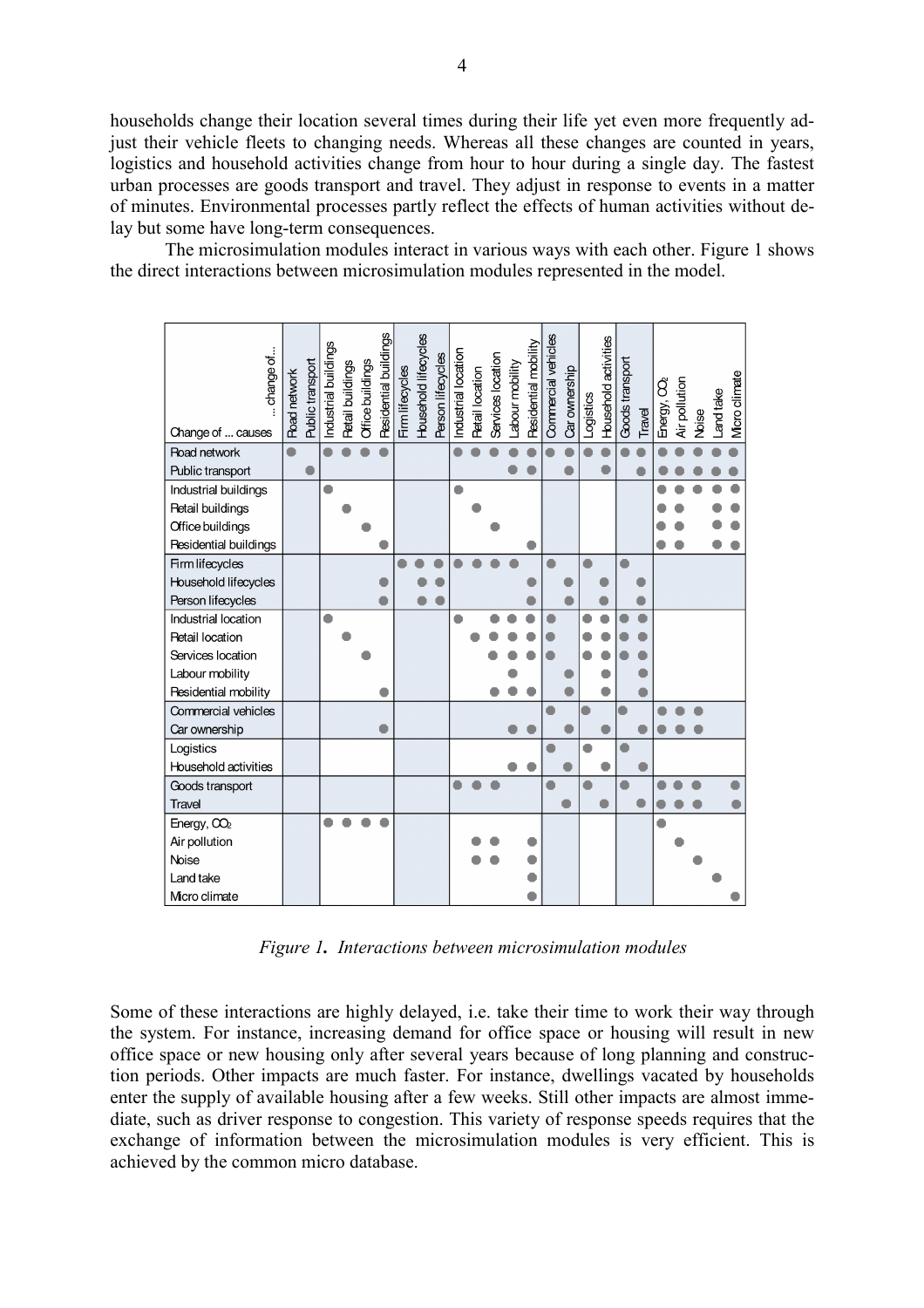## **3.1 The travel microsimulation module**

The travel microsimulation module presented here is an attempt to combine several partially conflicting objectives:

- to model mobility decisions in a microscopic perspective in order to capture aspects of behaviour that are that are crucial for achieving sustainable urban transport, such as multipurpose unimodal and intermodal trip chains and time of day of trips, the interaction between activity and mobility patterns of household members, new lifestyles and work patterns, such as part-time work, telework and teleshopping, the interaction between travel demand, car ownership and residential and firm location, and environmental impacts of transport such as traffic noise and exposure to air pollution;
- to take into account that travellers have different travel preferences and perceptions of the transport system based on incomplete information about its current state, that they are uncertain about unexpected events, such as accidents, that they frequently find themselves trapped in situations they would have avoided if they had had prior information and that they base their travel decisions on previous experience that my be outdated or on habits and routines that are insensitive to current information;
- to reproduce the dispersion of mode and route choice that result from that diversity of preferences, incomplete information, uncertainty, trap situations and habits,
- to model both short-term adjustment, such as change of departure time or *en-route* change of destination, mode or route as well long-term learning based on prior experience;
- to develop efficient algorithms for activity generation, journey and trip generation, destination, mode and route choice and assignment that does not require extensive iterations.

To achieve these objectives, the stochastic microsimulation already proposed by Burrell in 1968 is applied. However, unlike the procedure proposed by Burrell, congestion is taken into account by using generalized link travel costs based on the network link flows of the previous simulation period. The travel microsimulation module models for each member of each household the selection of an activity programme and, following that, a departure time for each tour and a departure time, destination, mode and route for each trip (see Figure 2):

- *Select household*. In the first step a household is selected for processing from the list of households. Each selected household is defined by its household attributes and the personal attributes of its members. The household attributes include its residential location. A location in the model is a micro location, i.e. street address, geographical co-ordinates or raster cell of 100 x 100 m size.
- *Select person*. Next the first household member is selected. For each working person in the household the location of the workplace is known. For school children and university students the location of the school or university is known.
- *Select activity programme*. Depending on the personal attributes of the household member, i.e. age, sex and occupation, a daily activity pattern is selected from a catalogue of activity patterns. A daily activity pattern is defined as a schedule of tours.
- *Select car ownership and availability*. Depending on household and personal attributes it is determined whether the person has a car at his or her disposal.
- *Select tour departure time*. The first tour of the activity programme is selected. The departure time is determined as a random variation of the scheduled departure time.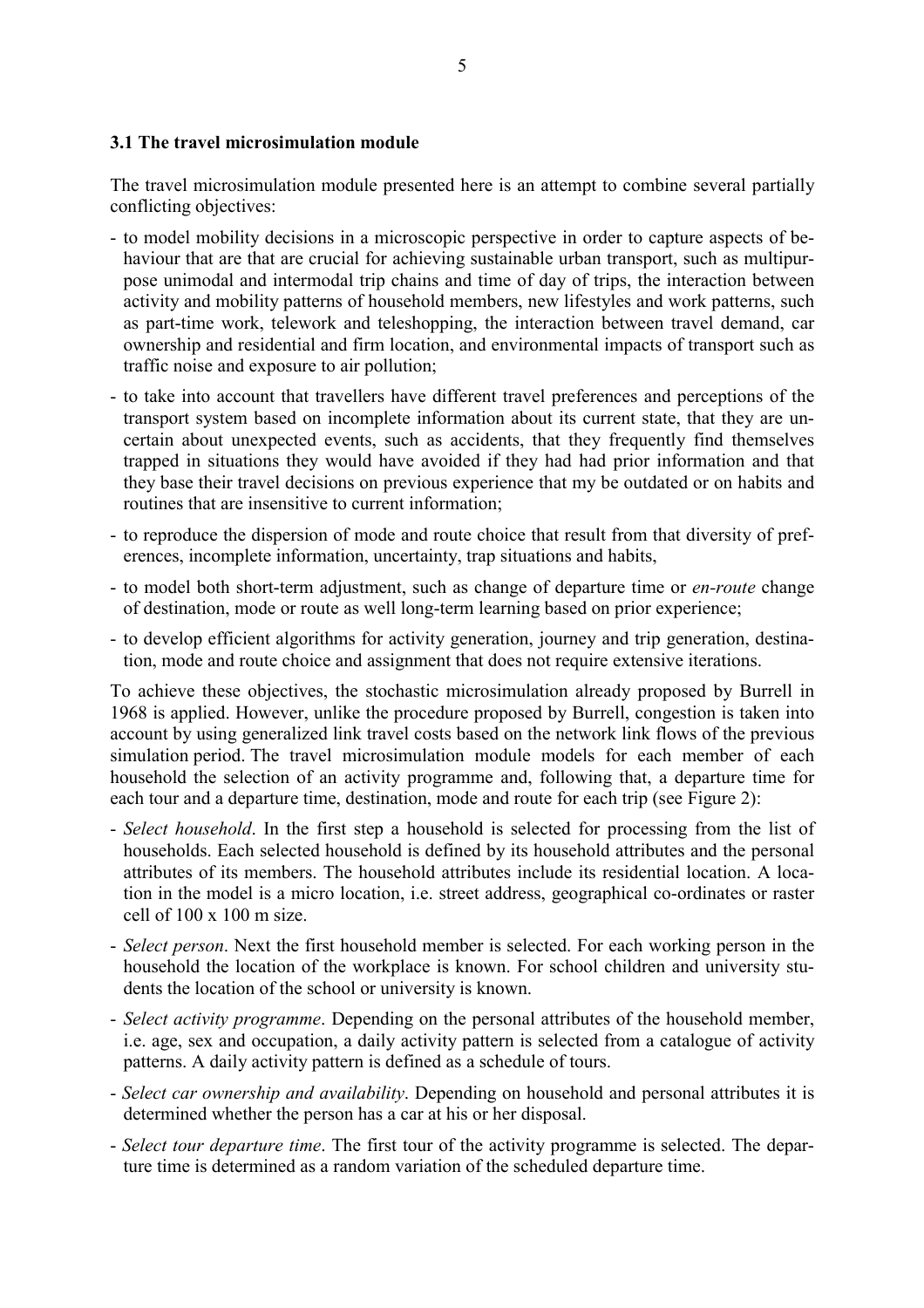

*Figure 2. Microsimulation of travel behaviour*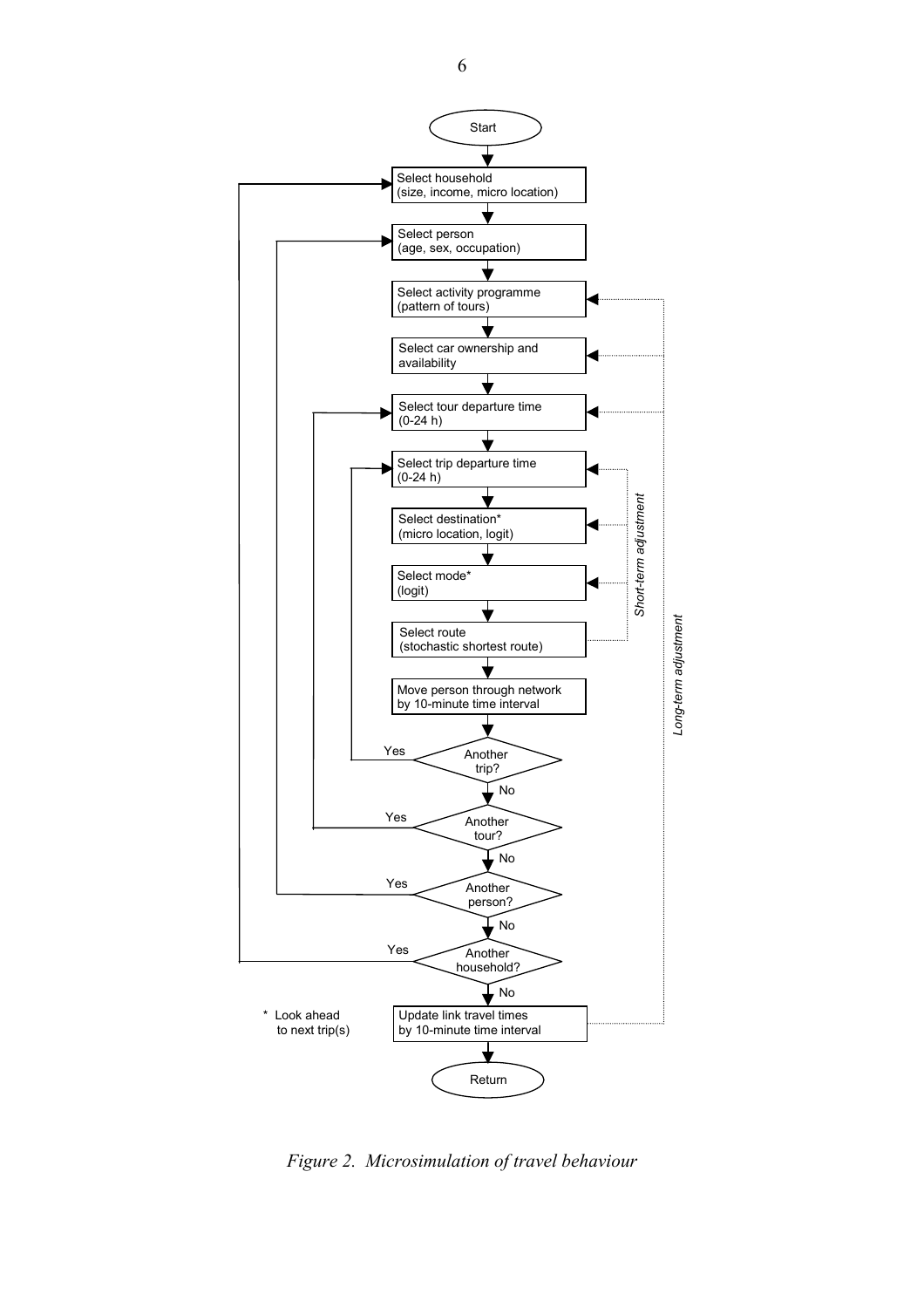- *Select trip departure time*. The first trip of the tour is selected. The departure time is determined as a random variation of the scheduled departure time.
- *Select destination*. The destination of the trip is selected by logit choice. The locations of destinations are micro locations as above. Generalized costs of travel to the destinations are calculated as the logsum of stochastic shortest routes (see below) of relevant modes. Relevant modes are walk, cycling, public transport and car (if available, see above). For work, school and university trips the destinations are already known.
- *Select mode*. For the selected destination, mode choice is performed by logit choice based on the generalized costs of stochastic shortest routes (see below).
- *Select route*. For the selected mode the stochastic shortest route is selected as route. Stochastic shortest route is the shortest route with a random disturbance term added to each link generalized cost and each waiting/transfer time in the public transport network.
- *Move person through network*. Each person travelling through the network is recorded on each traversed link by 10-minute time interval.

After each trip the next trip of the route, if any, is selected. After each route, the next route, if any, is selected. After each person, the next person, if any, is selected. After each household, the next household, if any, is selected.

There are two ways of selecting the next trip. One intuitively appealing way is to start in the early morning hours with an empty network, process trips in the order of their departure time, that is spatially randomly, and after each trip update the generalized travel cost of all traversed links. In this way the gradual filling up of the network over the day is reproduced. This would be a microscopic version of the incremental loading assignment in use prior to the development of user-equilibrium assignment algorithms. If, however, it is assumed that travellers use their prior experience about network conditions when making travel decisions, an even simpler procedure can be applied. In this case the assignment does not start with freeflow generalized link costs but with the higher link travel costs of the loaded network of the previous simulation period. It is then not necessary to process trips in the order of their departure time. Only after all tours and trips have been executed, the travel times of all traversed road links in each ten-minute interval of the day are updated to account for congestion; however, this information will be used only in the next simulation period. Representative travel times and generalized costs between zones (required for accessibility calculations in the land use model) are calculated on the basis of shortest routes with updated travel times.

If during a trip a significant amount of congestion is encountered, short-term adjustment resulting in a postponement of the trip or a change of mode or route may occur. However, only changes of departure time and mode that can be made *en route* are implemented. Longterm adjustment of travel behaviour, such as going to work later or buying a monthly public transport pass, are based on the generalized costs of the network in the previous simulation period. Generalized costs are a combination of travel time and travel cost and can be different for each type of traveller to take account of the diversity of travel preferences.

Special provisions are necessary when no prior information is available as in the first simulation period or in the case of large infrastructure changes. In the first simulation period either one aggregate user-equilibrium assignment using the Evans algorithm or one microassignment iteration starting from medium-flow generalized link travel costs may precede the actual assignment. Similarly, large infrastructure improvements, such as new road links, may be introduced with medium-flow generalized link travel costs representing the most likely expectation of travellers.

It is hoped that microassignment without iteration will produce a similar distribution of trips across destinations, modes and routes as user-optimal assignment with iteration. Total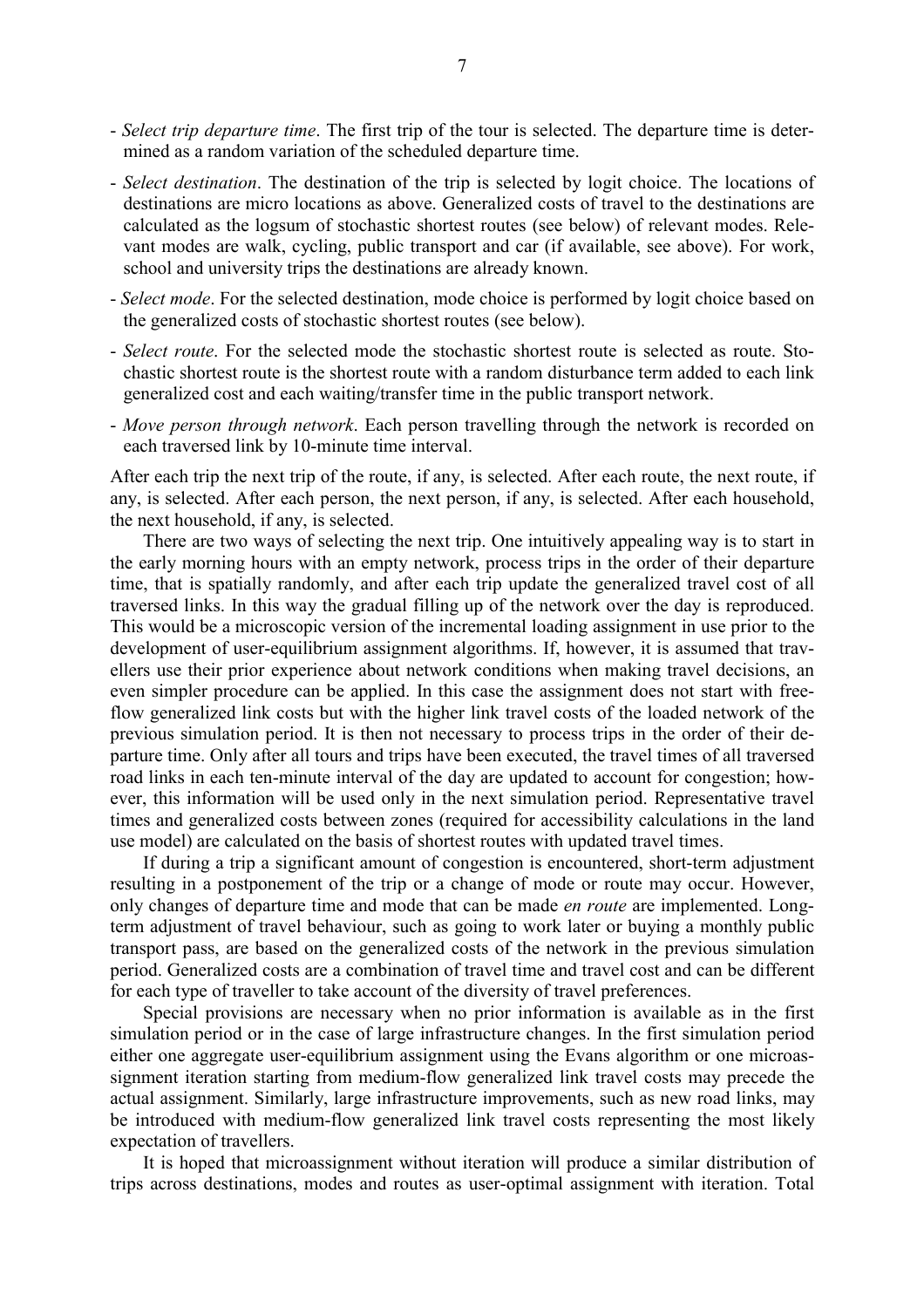user benefit should be less due to the effects of uncertainty, incomplete information, trial and error and habitual behaviour. It will be an interesting task to examine the degree of suboptimality and how the simulated travel behaviour compares to observed behaviour and the results of travel models based on user-optimal network equilibrium.

### **3.2 A first test**

As a first test of the proposed method, iteration-free microassignment was applied to peakhour car trips in the Dortmund urban region and compared with the results of an user-optimal equilibrium assignment of the aggregate transport component of the existing land-use transport model of the Dortmund urban region.

The existing transport model applies the Evans algorithm to arrive at user equilibrium of trip generation, car ownership, trip distribution, modal split (walk-cycle, public transport, car) and route choice (Wegener 1986). Normally eight iterations are performed, but for this exercise the number of iterations was increased to 20. A simplified version of the model with 36 zones and 1800 network links was used; in the final version 200 000 microlocations (grid cells) and 8000 network links will be used.

The resulting origin-destination matrix of peak-hour interzonal car trips was then assigned to the links of the road network on a car-by-car basis. For each car trip, a stochastic shortest route to its destination was determined using a shortest-route algorithm. For this the generalized link travel costs of the aggregate user-optimal equilibrium assignment produced by the Evans algorithm described above were used – in the final model the travel costs of the loaded network of the previous simulation period will be used.

During the shortest-route search, these generalized link travel costs were disturbed by an uniformly disturbed random increment of decrement of up to ten per cent. A 'once-through' shortest-route algorithm, in which the nodes already reached but not further processed (the 'candidates') are temporarily preserved in the 'candidate list' in the order of their travel cost from the origin node (and are hence processed only once), made sure that each link cost was disturbed only once. Only route changes, no other behavioural responses, such as change of departure time or change of mode, were yet implemented nor were time intervals or microlocations considered – this will be left to future experiments.

In Figure 3 the resulting link flows of the microassignment are compared with the link flows generated by the aggregate user-equilibrium assignment with the Evans algorithm. It can be seen that the majority of link flows produced by the two methods are very similar, with a few significant deviations that need further investigation by comparison with observed link flows. It should be noted that a perfect fit of the two link flow distributions cannot be expected – and is not even desirable if the hypothesis holds that user equilibrium is not the best approximation of actual travel behaviour.

## **4. Conclusions**

This paper outlined a methodology to assign individual trips generated in a microscopic activity-based travel forecasting model to a multimodal transport network without iteration. The rationale of the method rests on the assumption that travellers have only limited information about the current state of the network and that they base their travel decisions on prior knowledge from earlier experience. This assumption challenges the common assertion that useroptimal equilibrium represents the best approximation of travel behaviour.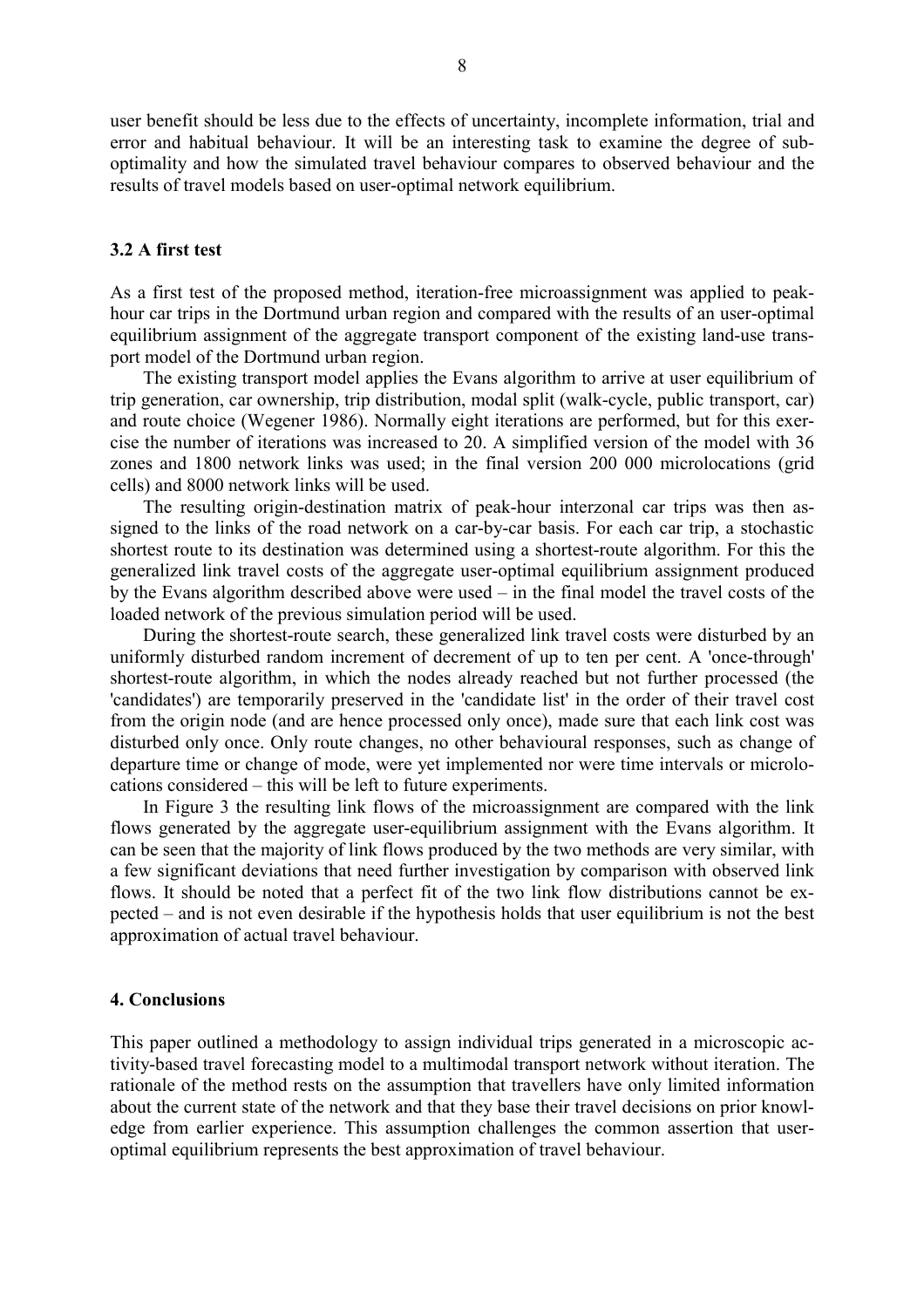

*Figure 3. Microassignment v. assignment using the Evans algorithm*

The iteration-free nature of the approach makes it particularly suitable for integrated models of urban land use, transport and environment (LTE), which, as it was indicated, are increasingly becoming more disaggregate. Ideally, the transport component of a microscopic LTE model should also be microscopic but this conflicts with the need to have a very fast transport model to implement feedback between transport and land use. The proposed iteration-free microassignment method promises to be a solution to this conflict.

Nevertheless, before this becomes reality, several problems have to be solved. At a conceptual level, the question to what degree transport networks are in equilibrium needs to be investigated empirically. This will require new approaches of analysing travel choice behaviour from a cognitive-science perspective. In addition, a number of technical problems have to be addressed. Even iteration-free assignment is too slow unless efficient methods to calculate individual shortest routes between one origin and one destination (not trees) are developed. Also the short-term adjustment conceptualized in the algorithm will have to be to implement in a theoretically sound and at the same time efficient manner. Finally, new methods of calibrating and validating the model against observed travel data will need to be developed.

### **Acknowledgements**

The author is grateful to David Boyce for a highly useful discussion on the concepts underlying this paper which led to a significant change of the original idea – bringing to mind a similarly important suggestion made by him when the author struggled with his first imple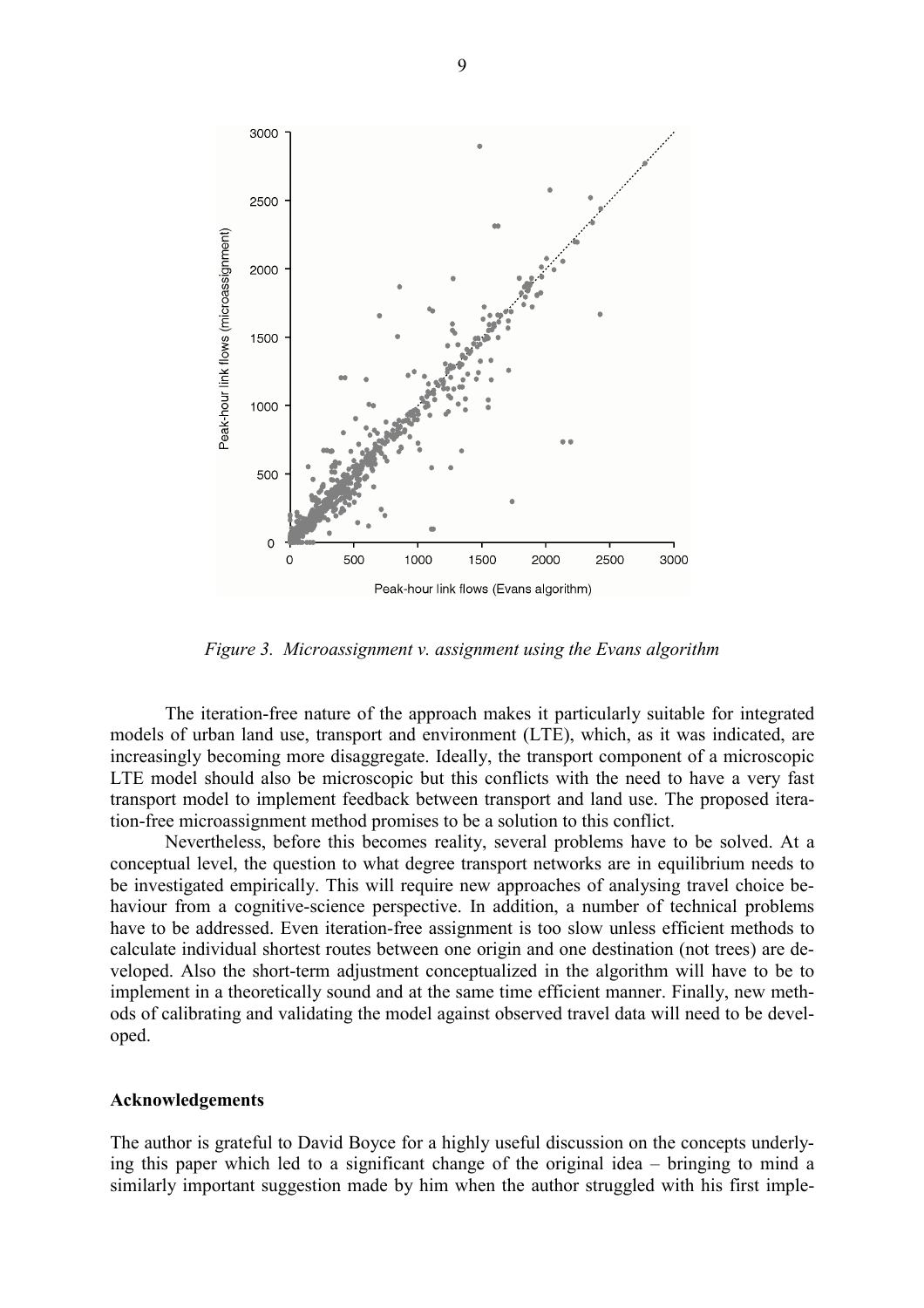mentation of the Evans algorithm (Wegener 1986). The author also greatly benefited from several enlightening discussions with Britton Harris, who has developed innovative ideas about microassignment, although eventually an independent strategy was followed. Helpful comments by two anonymous referees are gratefully acknowledged.

# **References**

Anas, Alex (1983), 'Discrete choice theory, information theory and the multinomial logit and gravity models', Transportation Research, 17 B, 13-23.

Axhausen, Kay W. and Tommy Gärling (1992), 'Activity-based approaches to travel analysis: conceptual frameworks, models and research problems', Transport Reviews, 12, 324-341.

Bar-Gera, Hillel (1999), Origin-Based Algorithms for Transportation Network Modeling, Ph.D. Thesis, Chicago: University of Illinois at Chicago.

Barrett, Christopher L. et al. (1999): TRansportation ANalysis SIMulation System (TRAN-SIMS). Version TRANSIMS-LANL-1.0. Volume 0 – Overview. LA-UR 99-1658, Los Alamos, NM: Los Alamos National Laboratory, http://transims.tsasa.lanl.gov/documents.html.

Beckmann, Martin, Charles B. McGuire and Christopher B. Winsten (1956), Studies in the Economics of Transportation, New Haven: Yale University Press.

Beckman, Richard J., Keith A. Baggerly and Michael D. McKay (1995), Creating Synthetic Baseline Populations, LA-UR-95-1985, Los Alamos, NM: Los Alamos National Laboratory.

Ben-Akiva, Moshe E., John L. Bowman and Dinesh Gopinath (1996), 'Travel demand model system for the information era', Transportation, 23, 241-166.

Bernstein, David and Terry L. Friesz (1998), 'Infinite dimensional formulations of some dynamic traffic assignment models', in Lars Lundqvist, Lars-Göran Mattsson and Tschangho John Kim (eds), Network Infrastructure and the Urban Environment, Berlin/Heidelberg: Springer, pp. 112-124.

Boyce, David E., Yanping Zhang and Mary R. Lupa (1994), 'Introducing "feedback" into four-step travel forecasting procedure vs. the equilibrium solution of a combined model', Transportation Research Record, 1443, 65-74.

Burrell, James E. (1968), 'Multipath route assignment and its application to capacity restraint', in Proceedings of the 4th International Symposium on the Theory of Road Traffic Flows, Karlsruhe, pp. 210-219.

Domencich, Thomas A. and Daniel L. McFadden (1975), Urban Travel Demand: a Behavioral Analysis, Amsterdam: North Holland.

Evans, Suzanne P. (1976), 'Derivation and analysis of some models for combining trip distribution and assignment', Transportation Research, 10, 37-57.

Luce, R. Duncan (1959), Individual Choice Behavior, New York: Wiley.

Moeckel, Rolf, Carsten Schürmann, Klaus Spiekermann and Michael Wegener (2002), 'Microsimulation of urban land use', Paper presented at the 42nd Congress of the European Regional Science Association in Dortmund.

Nagel, Kai, Richard J. Beckman and Christopher L. Barrett (1999), TRANSIMS for Transportation Planning, LA-UR 98-4389, Los Alamos, NM: Los Alamos National Laboratory, http://transims.tsasa.lanl.gov/PDF\_Files/LAUR98-4389.pdf